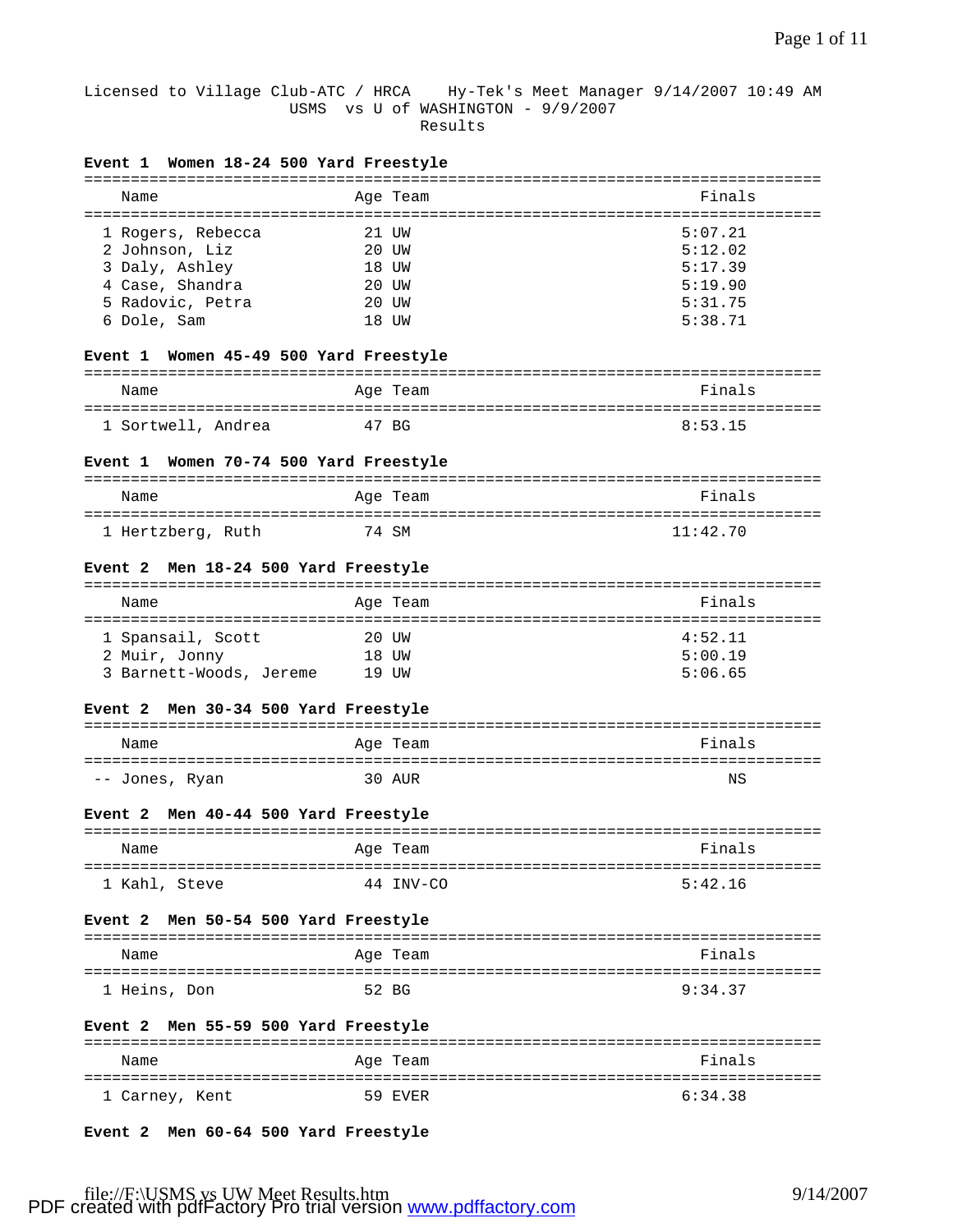| Name           | Age Team   | Finals  |
|----------------|------------|---------|
|                |            |         |
| 1 Burson, Bill | $61$ SS-CO | 6:44.53 |

# **Event 3 Women 18-24 50 Yard Butterfly**

| Name                                     | Age Team       | Finals         |
|------------------------------------------|----------------|----------------|
| 1 Jasmer, Kim                            | 20 UW          | 26.50          |
| 2 Campbell, Erin<br>3 Chang, Marisa      | 19 UW<br>20 UW | 26.65<br>26.86 |
| 4 Kripps, Kim<br>5 Sharp, Lindsay        | 20 UW<br>20 UW | 27.80<br>27.88 |
| 6 Corcoran, Kelly                        | 21 UW          | 28.44          |
| 7 Schaeffer, Katie<br>8 Hesterberg, Lisa | 20 UW<br>21 RS | 28.90<br>33.82 |
|                                          |                |                |

# **Event 3 Women 45-49 50 Yard Butterfly**

| Name           | Age Team  | Finals |
|----------------|-----------|--------|
|                |           |        |
| 1 Nolte, Susan | 45 TNV-CO | 3945   |

## **Event 3 Women 50-54 50 Yard Butterfly**

| Name            | Age Team | Finals |
|-----------------|----------|--------|
|                 |          |        |
| 1 Pyle, Rebecca | 50 SS-CO | 34.86  |

### **Event 3 Women 70-74 50 Yard Butterfly**

| Name              | Age Team | Finals  |
|-------------------|----------|---------|
|                   |          |         |
| 1 Hertzberg, Ruth | 74 SM    | 1:24.24 |

### **Event 4 Men 18-24 50 Yard Butterfly**

| Name              |    | Age Team | Finals |
|-------------------|----|----------|--------|
| 1 Bernier, Evan   |    | 20 UW    | 23.27  |
| 2 Blyth, Andre    |    | 18 UW    | 23.52  |
| 3 Perhat, Ivan    |    | 20 UW    | 23.67  |
| 4 Lundgaard, Bret |    | 21 UW    | 23.68  |
| 5 Bowdy, Brenton  | 21 | tjw      | 23.88  |
| 6 Ashby, Tom      |    | GMD      | 25.39  |

### **Event 4 Men 30-34 50 Yard Butterfly**

| Name          | Age Team | Finals |
|---------------|----------|--------|
|               |          |        |
| 1 Dame, Jared | 30 LOVE  | 31.64  |

# **Event 4 Men 35-39 50 Yard Butterfly**

| Name          | Age Team | Finals |
|---------------|----------|--------|
|               |          |        |
| -- Amos, Will | 39 BG    | ΝS     |

## **Event 4 Men 40-44 50 Yard Butterfly**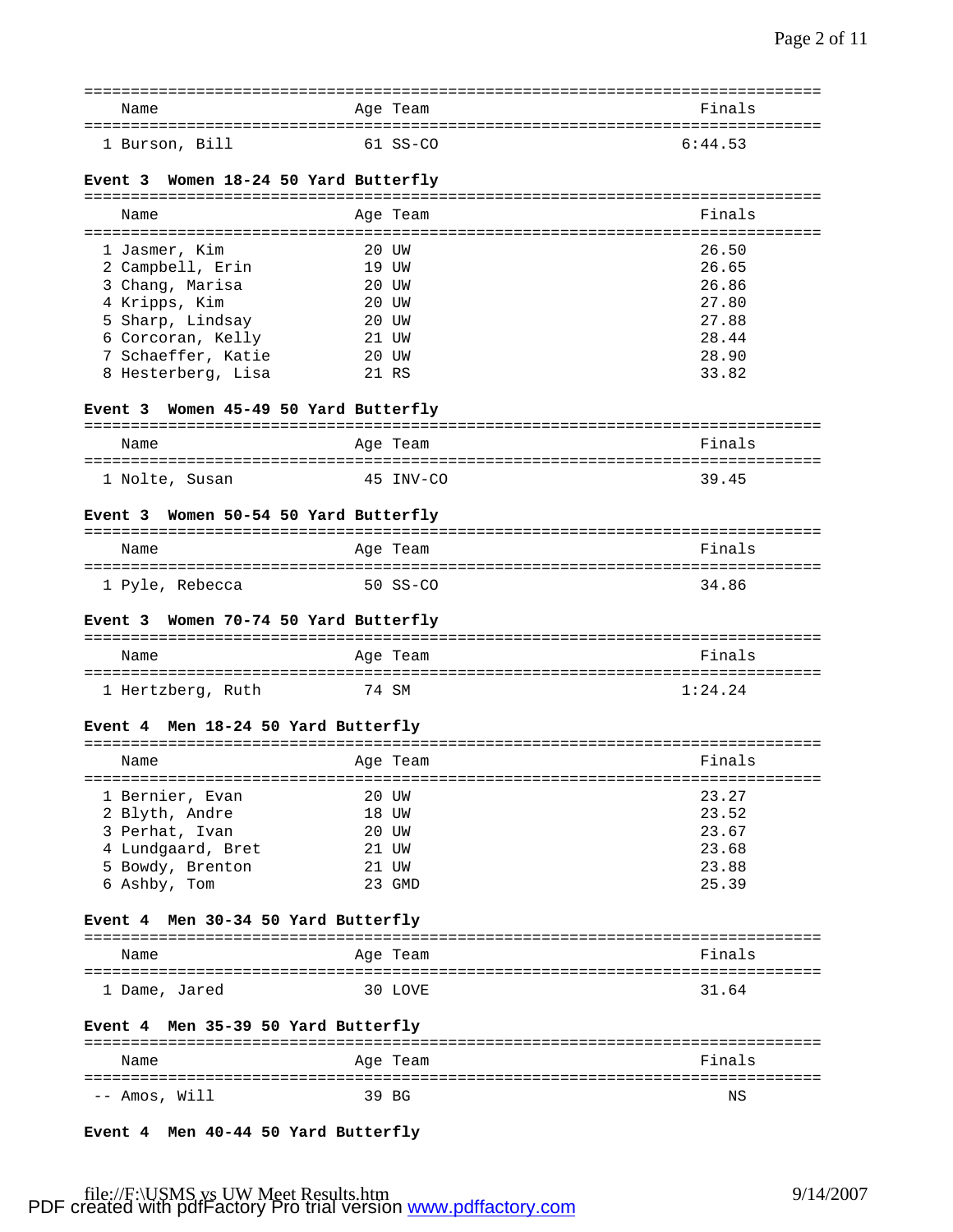| Name                                       | Age Team                                     | Finals            |
|--------------------------------------------|----------------------------------------------|-------------------|
| 1 Kahl, Steve                              | 44 INV-CO                                    | 26.36             |
| Event 4 Men 45-49 50 Yard Butterfly        |                                              |                   |
| Name                                       | Age Team                                     | Finals            |
|                                            |                                              |                   |
| 1 Johnston, Mark                           | 46 INV-CO                                    | 27.24             |
| 2 Nolte, Christopher                       | 49 INV-CO                                    | 28.46             |
| Event 4 Men 50-54 50 Yard Butterfly        |                                              |                   |
| Name                                       | Age Team                                     | Finals            |
| 1 Heins, Don                               | 52 BG                                        | 38.03             |
|                                            |                                              |                   |
| Event 4 Men 55-59 50 Yard Butterfly        |                                              |                   |
| Name                                       | Age Team                                     | Finals            |
|                                            |                                              |                   |
| 1 Fischer, Chuck                           | 55 DU                                        | 30.26             |
| Event 4 Men 70-74 50 Yard Butterfly        |                                              |                   |
| Name                                       | Age Team                                     | Finals            |
|                                            |                                              |                   |
| 1 Plummer, Mark                            | 70 INV-CO                                    | 49.13             |
| Women 18-24 100 Yard Backstroke<br>Event 5 |                                              |                   |
|                                            |                                              |                   |
| Name                                       | Age Team                                     | Finals            |
| 1 Patterson, Mary                          | 21 UW                                        | 1:00.18           |
| 2 Gong, Jen                                | 19 UW                                        | 1:02.31           |
| 3 Bruchanan, Jessica                       | 21 UW                                        | 1:04.36           |
| 4 Hesterberg, Lisa                         | 21 RS                                        | 1:14.80           |
|                                            |                                              |                   |
| Event 6 Men 18-24 100 Yard Backstroke      |                                              |                   |
|                                            |                                              |                   |
| Name                                       | Age Team                                     | Finals            |
|                                            |                                              |                   |
| 1 Brugh, Taylor                            | 21 UW                                        | 53.26             |
| 2 Hudson, Henry<br>3 Banker, Jon           | 21 UW<br>21 UW                               | 53.38<br>53.85    |
|                                            |                                              |                   |
| Men 30-34 100 Yard Backstroke<br>Event 6   |                                              |                   |
| Name                                       | Age Team                                     | Finals            |
| ====================<br>-- Jones, Ryan     | ----------------------------------<br>30 AUR | ===========<br>ΝS |
|                                            |                                              |                   |
| Event 7 Women 18-24 50 Yard Freestyle      |                                              |                   |
| Name                                       | Age Team                                     | Finals            |
|                                            | 18 UW                                        | 24.61             |
| 1 Dole, Sam<br>2 Corcoran, Kelly           | 21 UW                                        | 25.09             |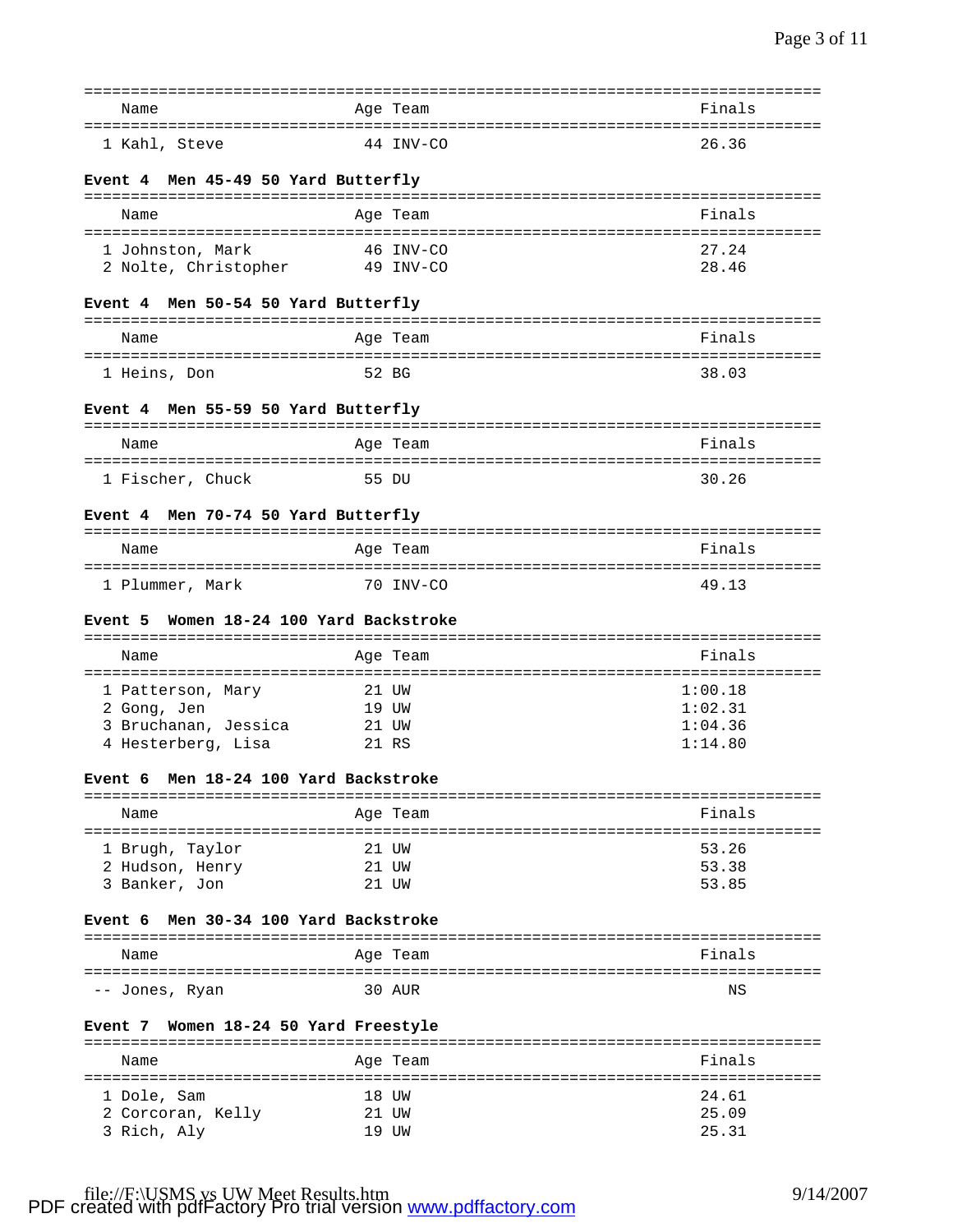| 4 Rogers, Rebecca  | 21 UW | 25.64 |
|--------------------|-------|-------|
| 4 Seeley, Rachel   | 21 UW | 25.64 |
| 6 Radovic, Petra   | 20 UW | 26.53 |
| 7 Hesterberg, Lisa | 21 RS | 31.33 |

# **Event 7 Women 45-49 50 Yard Freestyle**

| Name               | Age Team    | Finals |
|--------------------|-------------|--------|
| 1 Sortwell, Andrea | 47 BG       | 36.02  |
| -- Garnier, Kathy  | $46$ TNV-CO | ΝS     |

### **Event 7 Women 50-54 50 Yard Freestyle**

| Name            | Age Team | Finals |
|-----------------|----------|--------|
|                 |          |        |
| 1 Pyle, Rebecca | 50 SS-CO | 31 19  |

### **Event 7 Women 70-74 50 Yard Freestyle**

| Name               | Age Team | Finals |
|--------------------|----------|--------|
|                    |          |        |
| -- Hertzberg, Ruth | 74 SM    | ΝS     |

# **Event 8 Men 18-24 50 Yard Freestyle**

| Name                |       | Age Team | Finals |
|---------------------|-------|----------|--------|
| 1 Aaberg, Ben       |       | 18 UW    | 21.56  |
| 2 Perhat, Ivan      |       | 20 UW    | 21.62  |
| 3 Falaniko, Anthony | 20 UW |          | 22.09  |
| 4 Bowdy, Brenton    |       | 21 UW    | 22.19  |
| 5 Mahan, Russ       |       | 19 UW    | 22.33  |
| 6 Ashby, Tom        |       | GMD      | 23.27  |

### **Event 8 Men 30-34 50 Yard Freestyle**

| Name          | Age Team | Finals |
|---------------|----------|--------|
| 1 Dame, Jared | 30 LOVE  | 28.27  |

## **Event 8 Men 35-39 50 Yard Freestyle**

| Name          | Age Team | Finals |
|---------------|----------|--------|
|               |          |        |
| -- Amos, Will | 39 BG    | ΝS     |

### **Event 8 Men 40-44 50 Yard Freestyle**

| Name          | Age Team  | Finals |
|---------------|-----------|--------|
|               |           |        |
| 1 Kahl, Steve | 44 INV-CO | 24 19  |

# **Event 8 Men 45-49 50 Yard Freestyle**

| Name          | Age Team | Finals |
|---------------|----------|--------|
| 1 Scott, Greg | 47 HR-CO | 24.55  |
| 2 Gress, Karl | 45 HR-CO | 25.26  |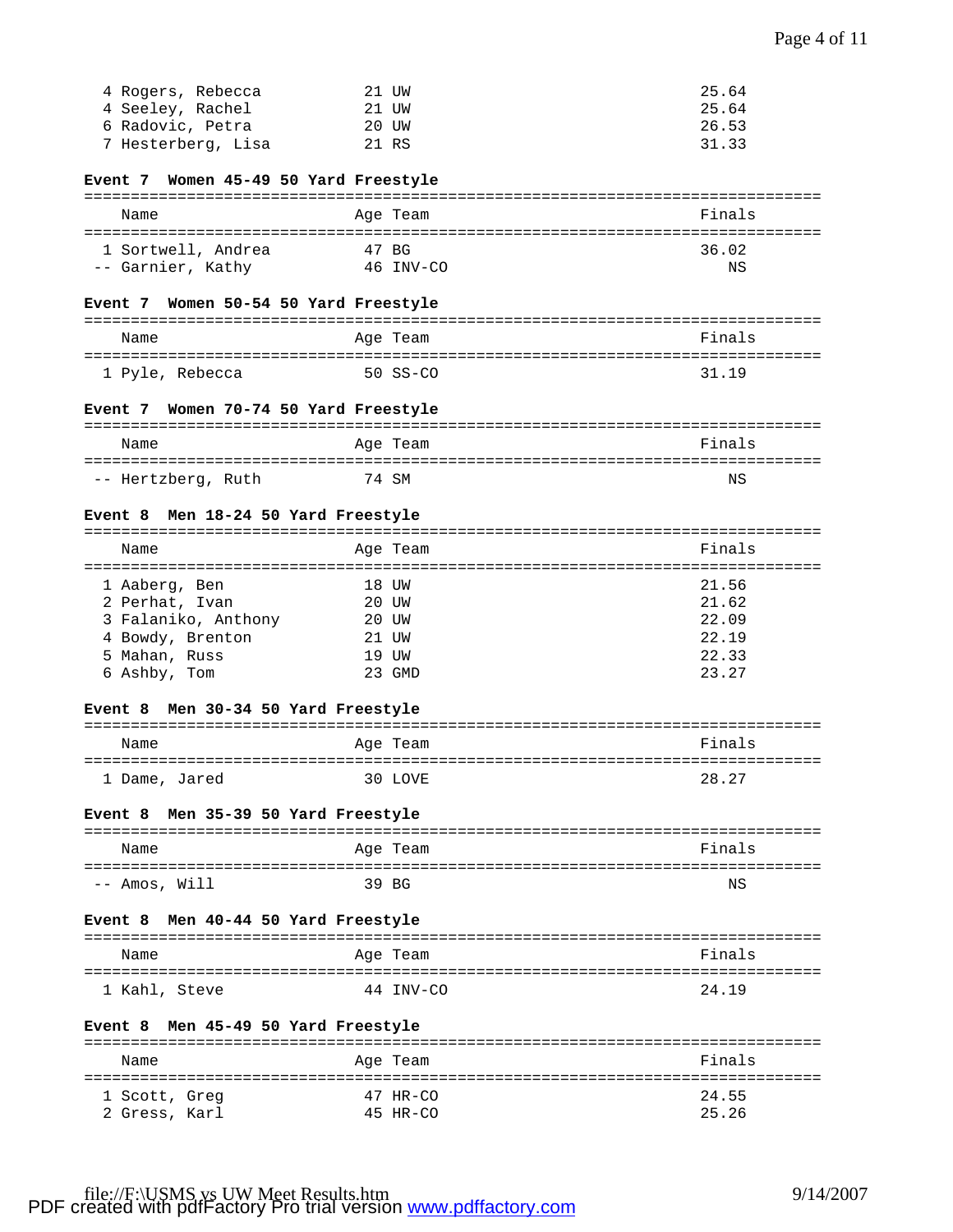| Men 55-59 50 Yard Freestyle<br>Event 8            |                               |                    |
|---------------------------------------------------|-------------------------------|--------------------|
| Name                                              | Age Team                      | Finals             |
| 1 Fischer, Chuck                                  | 55 DU                         | 26.09              |
| Men 65-69 50 Yard Freestyle<br><b>Event 8</b>     | ----------------------------- |                    |
| Name                                              | Age Team<br>==============    | Finals             |
| -- Burgess, Thom                                  | 65 CMS                        | DQ                 |
| Men 70-74 50 Yard Freestyle<br>Event 8            |                               |                    |
| Name                                              | Age Team                      | Finals             |
| 1 Plummer, Mark                                   | 70 INV-CO                     | 37.61              |
| Women 50-54 100 Yard Butterfly<br><b>Event 10</b> |                               |                    |
| Name                                              | Age Team                      | Finals             |
| 1 Pyle, Rebecca                                   | $50$ $SS-CO$                  | 1:20.13            |
| Men 18-24 100 Yard Butterfly<br><b>Event 10</b>   |                               |                    |
| Name                                              | Age Team                      | Finals             |
| ===============<br>1 Ashby, Tom                   | 23 GMD                        | 1:03.45            |
|                                                   |                               |                    |
| Men 45-49 100 Yard Butterfly<br><b>Event 10</b>   |                               |                    |
|                                                   |                               | Finals             |
| Name                                              | Age Team                      |                    |
| 1 Nolte, Christopher                              | 49 INV-CO                     | 1:06.49            |
| Men 50-54 100 Yard Butterfly<br><b>Event 10</b>   |                               |                    |
| Name                                              | Age Team                      | Finals             |
| :===============<br>1 Heins, Don                  | 52 BG                         | 1:28.34            |
| Women 18-24 200 Yard IM<br><b>Event 11</b>        |                               |                    |
| Name                                              | Age Team                      | Finals             |
|                                                   |                               |                    |
| 1 Gong, Jen                                       | 19 UW                         | 2:13.07            |
| 2 Bruchanan, Jessica                              | 21 UW                         | 2:15.34            |
| 3 Kripps, Kim<br>4 Schaeffer, Katie               | 20 UW<br>20 UW                | 2:20.98<br>2:24.12 |
| Event 11 Women 70-74 200 Yard IM                  |                               |                    |
| Name                                              | Age Team                      | Finals             |
| 1 Hertzberg, Ruth                                 | 74 SM                         | 5:54.52            |
| Men 18-24 200 Yard IM<br><b>Event 12</b>          |                               |                    |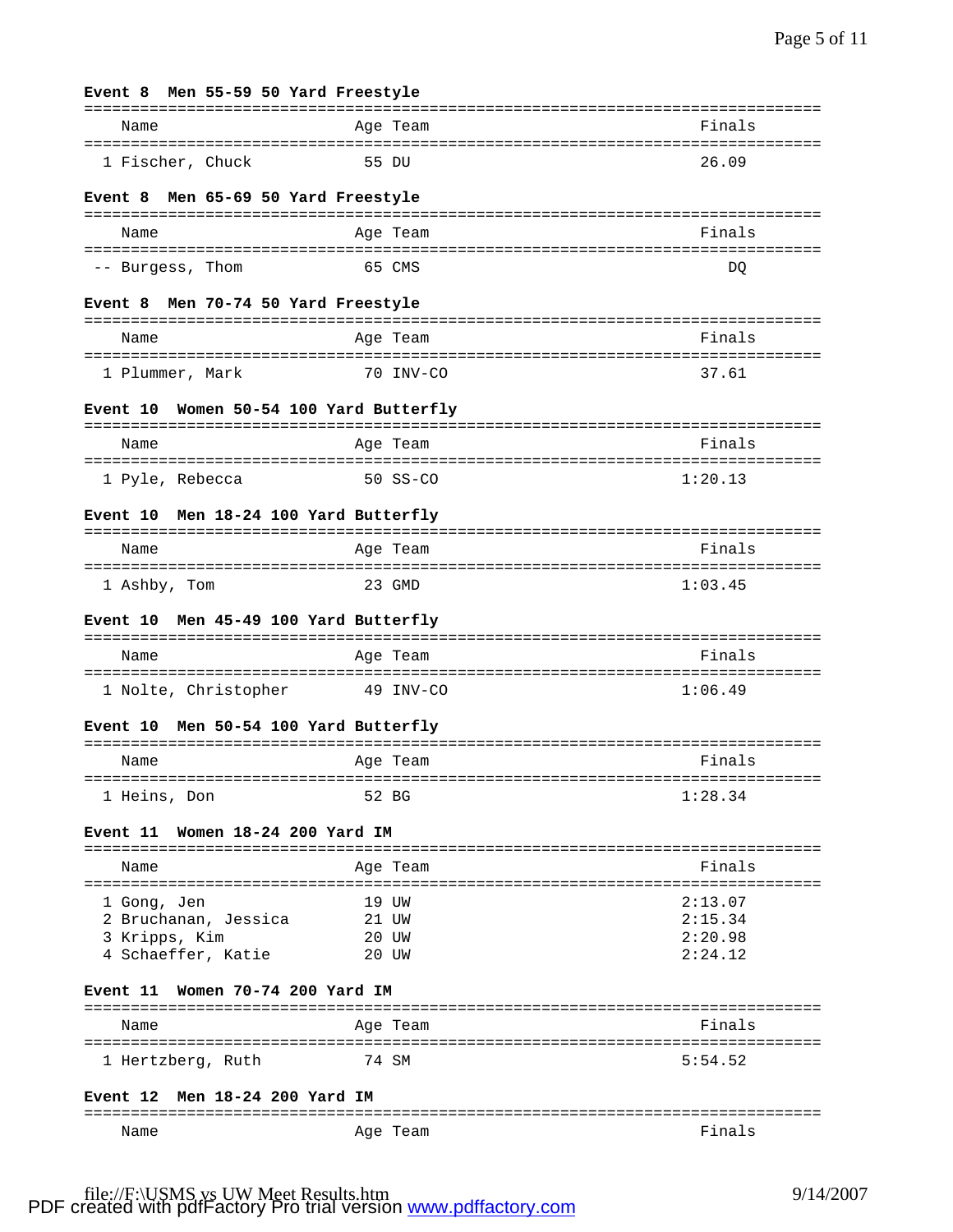| 1 Aaberg, Ben                             |         | 18 UW     | 1:58.19 |
|-------------------------------------------|---------|-----------|---------|
| 2 Hudson, Henry                           | 21 UW   |           | 1:58.26 |
| 3 Banker, Jon                             | 21 UW   |           | 2:02.86 |
| 4 Bernier, Evan                           | 20 UW   |           | 2:04.02 |
| 5 Bai, David                              |         | 18 UW     | 2:06.23 |
|                                           |         |           |         |
| Event 12 Men 40-44 200 Yard IM            |         |           |         |
| Name                                      |         | Age Team  | Finals  |
|                                           |         |           |         |
| 1 Allison, Mark                           | 40 AUR  |           | 2:16.09 |
| Men 45-49 200 Yard IM<br><b>Event 12</b>  |         |           |         |
| Name                                      |         | Age Team  | Finals  |
|                                           |         |           |         |
| 1 Johnston, Mark                          |         | 46 INV-CO | 2:25.06 |
| Event 12 Men 50-54 200 Yard IM            |         |           |         |
| Name                                      |         |           | Finals  |
|                                           |         | Age Team  |         |
| 1 Heins, Don                              |         | 52 BG     | 3:28.13 |
|                                           |         |           |         |
| Event 12 Men 55-59 200 Yard IM            |         |           |         |
| Name                                      |         | Age Team  | Finals  |
|                                           |         |           |         |
| 1 Carney, Kent                            | 59 EVER |           | 2:46.25 |
|                                           |         |           |         |
|                                           |         |           |         |
| Men 60-64 200 Yard IM<br><b>Event 12</b>  |         |           |         |
|                                           |         |           |         |
| Name                                      |         | Age Team  | Finals  |
| 1 Burson, Bill                            |         | 61 SS-CO  | 2:56.90 |
|                                           |         |           |         |
| Event 13 Women 18-24 50 Yard Breaststroke |         |           |         |
|                                           |         |           |         |
| Name<br>Age Team                          |         |           | Finals  |
|                                           |         |           |         |
| 1 Bruchanan, Jessica                      |         | 21 UW     | 31.12   |
| 2 Boosalis, Maryann                       | 21 UW   |           | 31.17   |
| 3 Patterson, Mary                         | 21 UW   |           | 32.45   |
| 4 Schaeffer, Katie                        |         | 20 UW     | 33.45   |
| Event 13 Women 45-49 50 Yard Breaststroke |         |           |         |
|                                           |         |           |         |
| Name                                      |         | Age Team  | Finals  |
|                                           |         |           |         |
| 1 Nolte, Susan                            |         | 45 INV-CO | 42.87   |
| 2 Sortwell, Andrea                        | 47 BG   |           | 47.59   |
| Event 14 Men 18-24 50 Yard Breaststroke   |         |           |         |
|                                           |         |           |         |
| Name                                      |         | Age Team  | Finals  |
|                                           |         | 19 UW     | 26.45   |
| 1 Mahan, Russ<br>2 Nguyen, Andrew         |         | 18 UW     | 28.57   |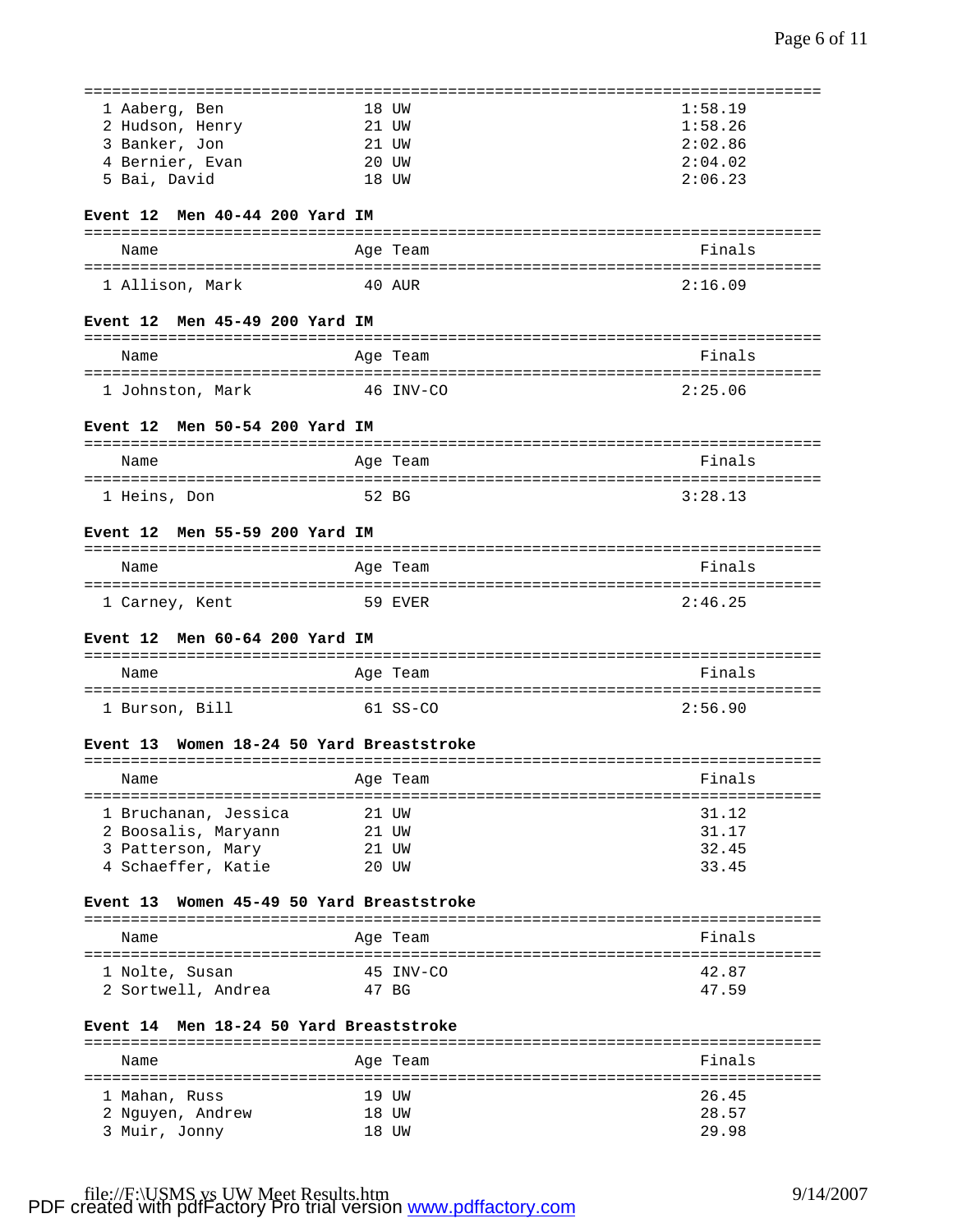| 3 Hudson, Henry                         | 21 UW                          | 29.98          |
|-----------------------------------------|--------------------------------|----------------|
| Event 14 Men 30-34 50 Yard Breaststroke |                                |                |
| Name                                    | Age Team                       | Finals         |
|                                         |                                |                |
| 1 Dame, Jared                           | 30 LOVE                        | 38.69          |
| Event 14 Men 35-39 50 Yard Breaststroke |                                |                |
| Name                                    | Age Team                       | Finals         |
| -- Amos, Will                           | 39 BG                          | ΝS             |
| Event 14                                | Men 40-44 50 Yard Breaststroke |                |
| Name                                    | Age Team                       | Finals         |
|                                         |                                |                |
| 1 Allison, Mark                         | 40 aur                         | 30.79          |
| Event 14 Men 45-49 50 Yard Breaststroke |                                |                |
| Name                                    | Age Team                       | Finals         |
| 1 Scott, Greg                           | $47$ HR-CO                     | 30.60          |
| Event 14 Men 55-59 50 Yard Breaststroke |                                |                |
| Name                                    | Age Team                       | Finals         |
| 1 Fischer, Chuck                        | 55 DU                          | 33.79          |
| Event 14                                | Men 65-69 50 Yard Breaststroke |                |
|                                         |                                |                |
| Name                                    | Age Team                       | Finals         |
| 1 Burgess, Thom                         | 65 CMS                         | 37.66          |
| Event 15 Women 18-24 100 Yard Freestyle |                                |                |
| Name                                    | Age Team                       | Finals         |
|                                         |                                | ---------      |
| 1 Jasmer, Kim                           | 20 UW                          | 53.26          |
| 2 Sharp, Lindsay                        | 20 UW                          | 54.14          |
| 3 Jennings, Emilee                      | 18 UW                          | 54.45          |
| 4 Campbell, Erin                        | 19 UW                          | 55.80          |
| 5 Corcoran, Kelly<br>6 Seeley, Rachel   | 21 UW<br>21 UW                 | 55.89<br>56.54 |
|                                         |                                |                |
| <b>Event 15</b>                         | Women 45-49 100 Yard Freestyle |                |
| Name<br>----------------------          | Aqe Team<br>=============      | Finals         |
| 1 Garnier, Kathy                        | 46 INV-CO                      | 59.63          |
| Event 15                                | Women 50-54 100 Yard Freestyle |                |
| Name                                    | Age Team                       | Finals         |
| 1 Pyle, Rebecca                         | 50 SS-CO                       | 1:09.78        |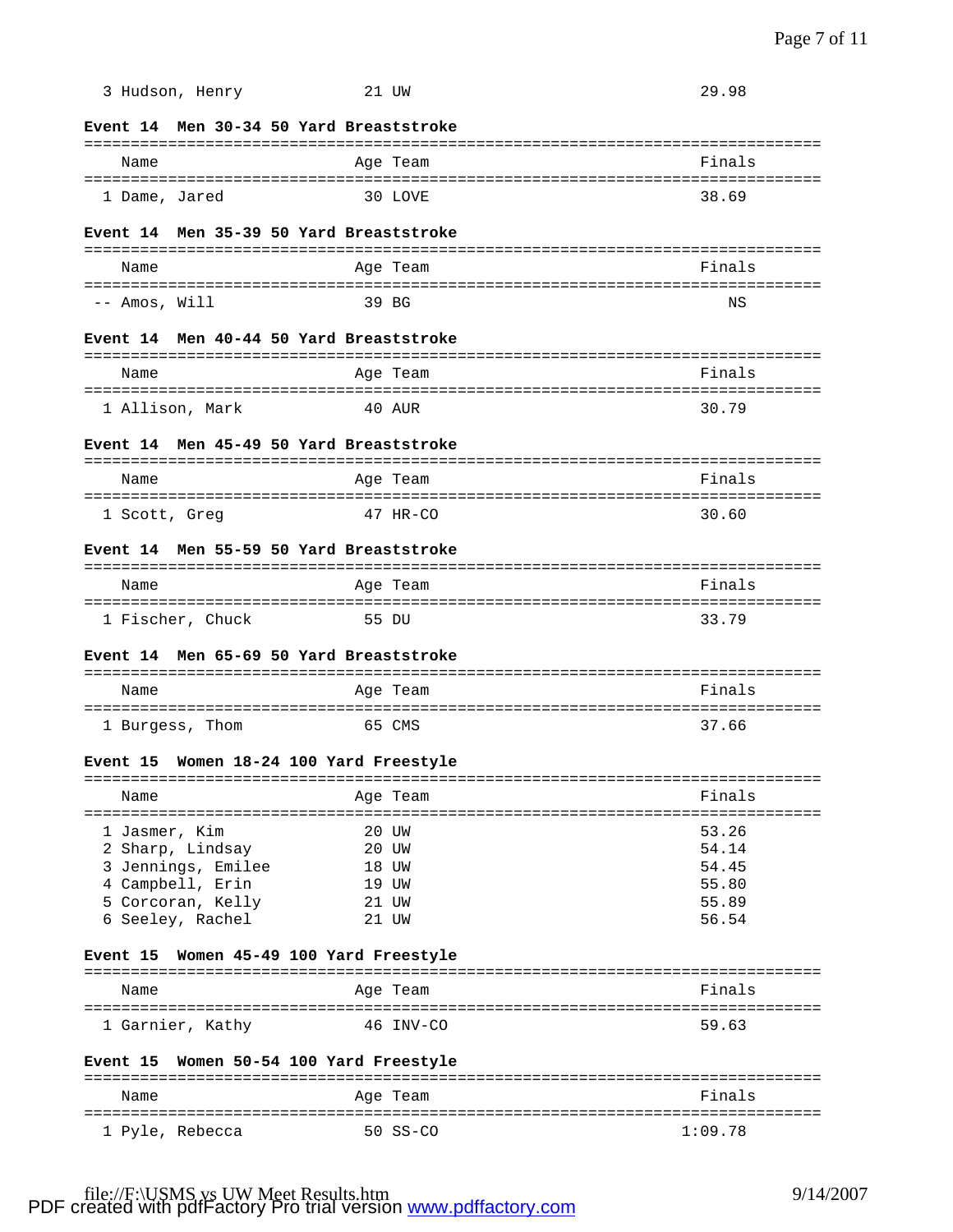| Event 15 Women 70-74 100 Yard Freestyle         |       |                      |  |
|-------------------------------------------------|-------|----------------------|--|
|                                                 |       |                      |  |
| Name                                            |       | Finals<br>Age Team   |  |
| 1 Hertzberg, Ruth                               |       | 74 SM<br>2:05.52     |  |
|                                                 |       |                      |  |
| Men 18-24 100 Yard Freestyle<br><b>Event 16</b> |       |                      |  |
|                                                 |       |                      |  |
| Name                                            |       | Finals<br>Age Team   |  |
|                                                 |       |                      |  |
| 1 Falaniko, Anthony                             |       | 20 UW<br>48.19       |  |
| 2 Aaberg, Ben                                   | 18 UW | 48.60                |  |
| 3 Micin, Niko                                   | 21 UW | 48.61                |  |
| 4 Bowdy, Brenton                                |       | 49.70<br>21 UW       |  |
| 5 Perhat, Ivan                                  | 20 UW | 51.20                |  |
| 6 Ashby, Tom                                    |       | 51.69<br>23 GMD      |  |
| Event 16 Men 30-34 100 Yard Freestyle           |       |                      |  |
|                                                 |       |                      |  |
| Name                                            |       | Finals<br>Age Team   |  |
|                                                 |       |                      |  |
| 1 Dame, Jared                                   |       | 30 LOVE<br>1:07.58   |  |
|                                                 |       |                      |  |
| Men 40-44 100 Yard Freestyle<br><b>Event 16</b> |       |                      |  |
| Name                                            |       | Finals<br>Age Team   |  |
|                                                 |       |                      |  |
| 1 Kahl, Steve                                   |       | 44 INV-CO<br>54.53   |  |
| Event 16 Men 45-49 100 Yard Freestyle           |       |                      |  |
|                                                 |       |                      |  |
| Name                                            |       | Finals<br>Age Team   |  |
| 1 Nolte, Christopher                            |       | 59.87<br>49 INV-CO   |  |
| -- Gress, Karl                                  |       | 45 HR-CO<br>ΝS       |  |
|                                                 |       |                      |  |
| Event 16 Men 65-69 100 Yard Freestyle           |       |                      |  |
| Name                                            |       | Finals<br>Age Team   |  |
|                                                 |       |                      |  |
| -- Burgess, Thom                                |       | 65 CMS<br>ΝS         |  |
| Men 70-74 100 Yard Freestyle<br><b>Event 16</b> |       |                      |  |
|                                                 |       |                      |  |
| Name                                            |       | Finals<br>Age Team   |  |
| 1 Plummer, Mark                                 |       | 1:25.42<br>70 INV-CO |  |
|                                                 |       |                      |  |
| Women 18-24 50 Yard Backstroke<br>Event 17      |       |                      |  |
|                                                 |       |                      |  |
| Name<br>-------------------------               |       | Finals<br>Age Team   |  |
|                                                 |       | 28.05<br>21 UW       |  |
| 1 Patterson, Mary<br>2 Bever, Maggie            |       | 28.06<br>21 UW       |  |
| 3 Chang, Marisa                                 |       | 28.76<br>20 UW       |  |
| 4 Rich, Aly                                     |       | 29.12<br>19 UW       |  |
| 5 Johnson, Liz                                  |       | 29.23<br>20 UW       |  |
| 6 Kripps, Kim                                   |       | 29.26<br>20 UW       |  |
| 7 Daly, Ashley                                  |       | 31.16<br>18 UW       |  |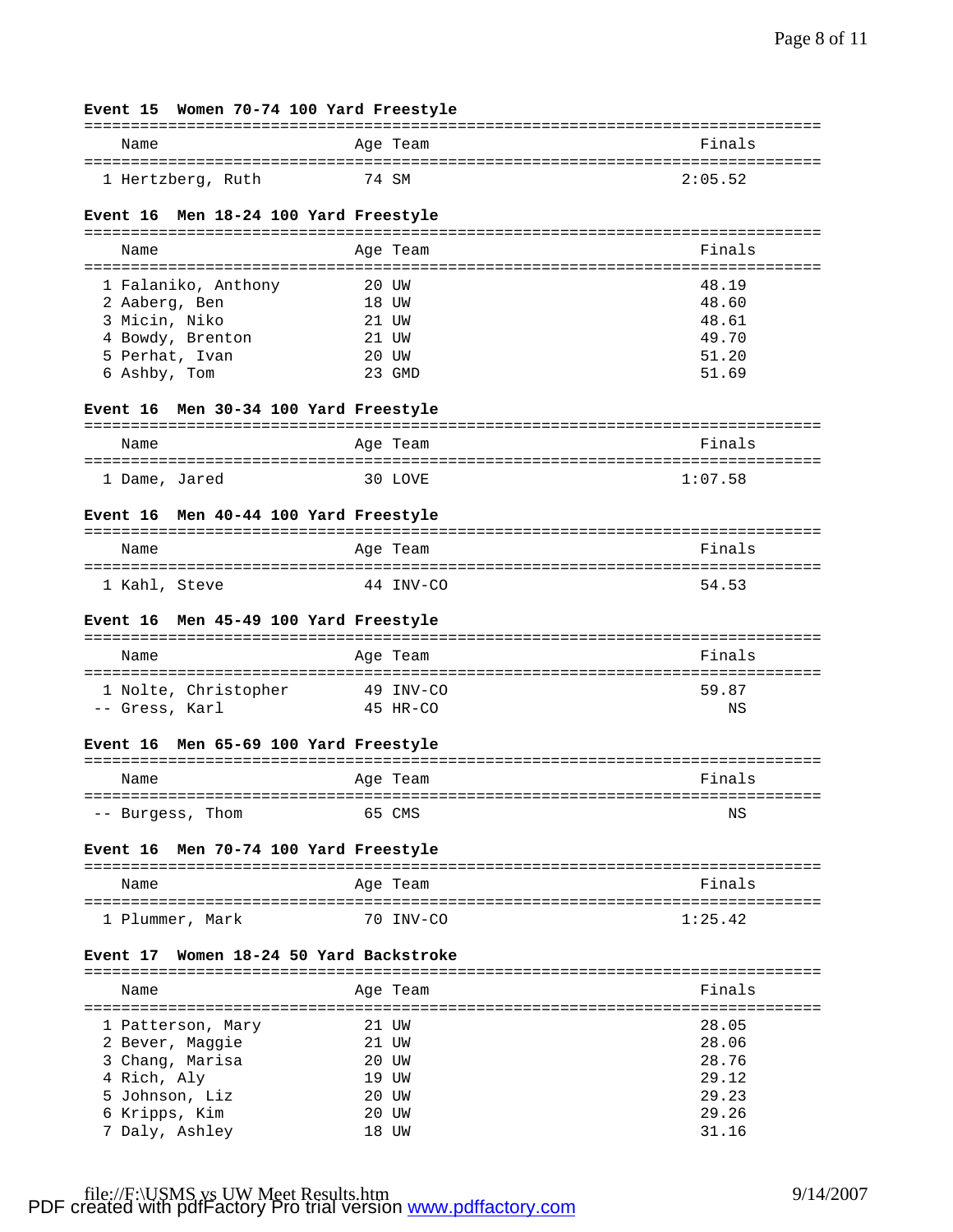| 8 Hesterberg, Lisa | 21 RS | 34.22 |
|--------------------|-------|-------|
| -- Case, Shandra   | 20 UW | DO    |

# **Event 18 Men 18-24 50 Yard Backstroke**

|  | Name                                                            |  | Age Team                | Finals                  |
|--|-----------------------------------------------------------------|--|-------------------------|-------------------------|
|  | 1 Brugh, Taylor<br>2 Spansail, Scott<br>3 Barnett-Woods, Jereme |  | 21 UW<br>20 UW<br>19 UW | 25.51<br>26.07<br>26.67 |
|  | 4 Micin, Niko                                                   |  | $21$ TJW                | 27.06                   |

#### **Event 18 Men 30-34 50 Yard Backstroke**

| Name           | Age Team | Finals |
|----------------|----------|--------|
| -- Jones, Ryan | 30 AUR   | ΝS     |

### **Event 18 Men 35-39 50 Yard Backstroke**

| Name          | Age Team | Finals |  |  |
|---------------|----------|--------|--|--|
|               |          |        |  |  |
| -- Amos, Will | 39 BG    | ΝS     |  |  |

## **Event 18 Men 55-59 50 Yard Backstroke**

| Name             | Age Team | Finals |  |  |  |
|------------------|----------|--------|--|--|--|
|                  |          |        |  |  |  |
| 1 Fischer, Chuck | 55 DU    | 31 14  |  |  |  |

#### **Event 18 Men 65-69 50 Yard Backstroke**

| Name             | Age Team | Finals |  |  |
|------------------|----------|--------|--|--|
|                  |          |        |  |  |
| -- Burgess, Thom | 65 CMS   | ΝS     |  |  |

#### **Event 19 Women 18-24 100 Yard Breaststroke**

| Name                                                         | Age Team                    | Finals                        |
|--------------------------------------------------------------|-----------------------------|-------------------------------|
| 1 Boosalis, Maryann<br>2 Jennings, Emilee<br>3 Bever, Maggie | 21 UW<br>18 UW<br>tjw<br>21 | 1:06.82<br>1:10.38<br>1:11.91 |

## **Event 19 Women 45-49 100 Yard Breaststroke**

| Name               | Age Team  | Finals  |
|--------------------|-----------|---------|
| 1 Nolte, Susan     | 45 INV-CO | 1:33.57 |
| 2 Sortwell, Andrea | 47 BG     | 1:45.78 |

### **Event 20 Men 18-24 100 Yard Breaststroke**

| Name              | Age Team |  | Finals  |  |  |
|-------------------|----------|--|---------|--|--|
|                   |          |  |         |  |  |
| 1 Mahan, Russ     | 19 UW    |  | 59.05   |  |  |
| 2 Nguyen, Andrew  | 18 UW    |  | 1:03.33 |  |  |
| 3 Lundgaard, Bret | 21 UW    |  | 1:04.77 |  |  |
| 4 Blyth, Andre    | 18 UW    |  | 1:10.01 |  |  |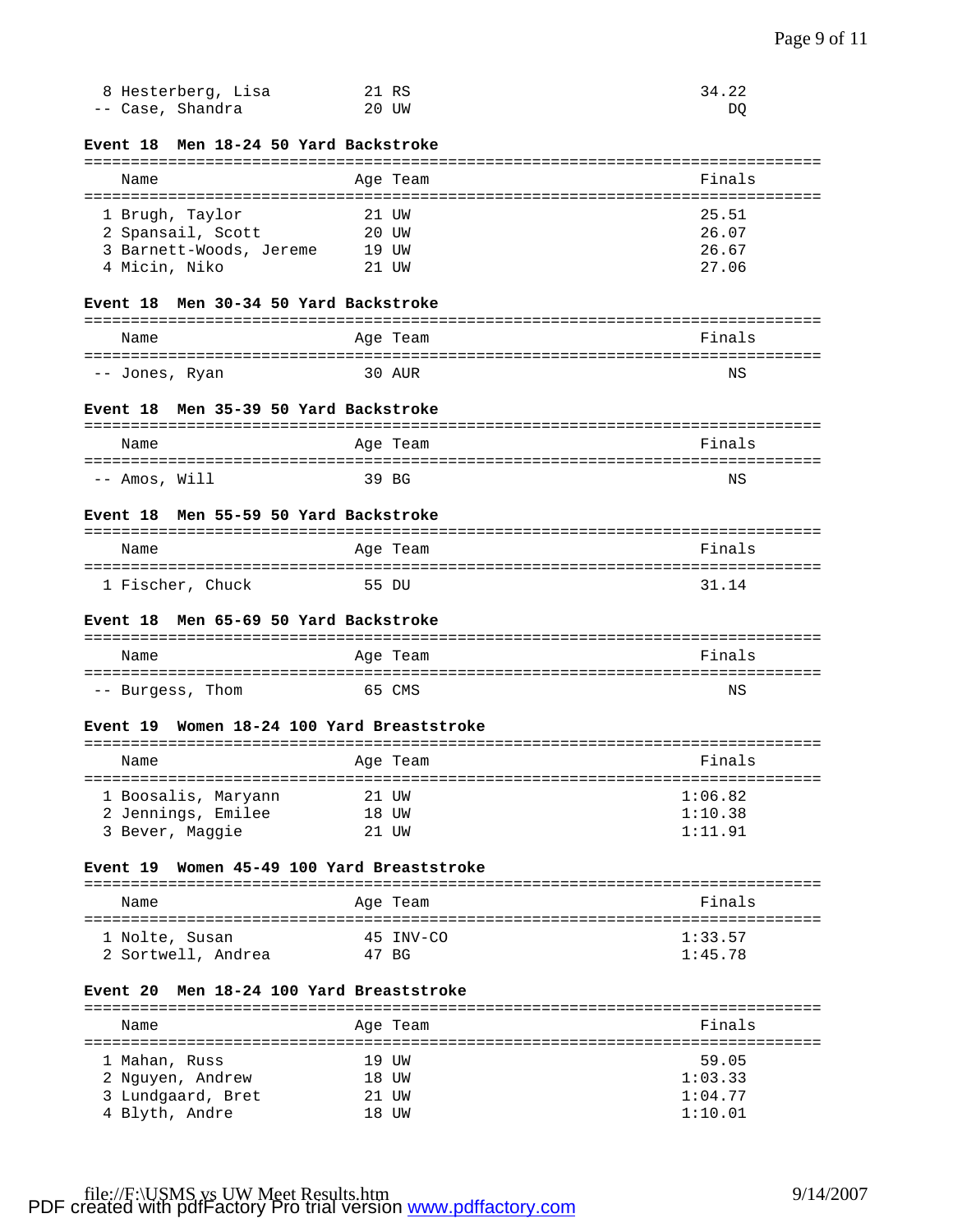#### **Event 20 Men 40-44 100 Yard Breaststroke**

## =============================================================================== Name **Age Team** Age Team **Finals** =============================================================================== 1 Allison, Mark 40 AUR 1:07.28

### **Event 20 Men 45-49 100 Yard Breaststroke**

| Name             | Age Team   | Finals  |  |  |  |
|------------------|------------|---------|--|--|--|
| 1 Scott, Greg    | $47$ HR-CO | 1:06.07 |  |  |  |
| 2 Johnston, Mark | 46 INV-CO  | 1:13.02 |  |  |  |

#### **Event 20 Men 50-54 100 Yard Breaststroke**

| Name         | Age Team | Finals  |  |  |
|--------------|----------|---------|--|--|
|              |          |         |  |  |
| 1 Heins, Don | 52 BG    | 1:39.90 |  |  |

#### **Event 20 Men 65-69 100 Yard Breaststroke**

| Name            | Age Team | Finals  |  |  |
|-----------------|----------|---------|--|--|
|                 |          |         |  |  |
| 1 Burgess, Thom | 65 CMS   | 1:28.39 |  |  |

### **Event 21 Women 18-24 100 Yard IM**

|  | Name               |       | Age Team | Finals  |  |
|--|--------------------|-------|----------|---------|--|
|  |                    |       |          |         |  |
|  | 1 Jasmer, Kim      | 20 UW |          | 1:00.35 |  |
|  | 2 Gong, Jen        | 19 UW |          | 1:02.82 |  |
|  | 3 Bever, Maggie    | 21 UW |          | 1:03.59 |  |
|  | 4 Jennings, Emilee | 18 UW |          | 1:03.84 |  |
|  | 5 Campbell, Erin   |       | 19 TJW   | 1:03.89 |  |

#### **Event 22 Men 18-24 100 Yard IM**

|  | Name              |       | Age Team | Finals  |  |
|--|-------------------|-------|----------|---------|--|
|  |                   |       |          |         |  |
|  | 1 Banker, Jon     | 21 UW |          | 55.37   |  |
|  | 2 Bai, David      | 18 UW |          | 55.45   |  |
|  | 3 Brugh, Taylor   | 21 UW |          | 57.11   |  |
|  | 4 Nguyen, Andrew  | 18 UW |          | 58.36   |  |
|  | 5 Lundgaard, Bret |       | ttw      | 1:02.28 |  |

## **Event 23 Women 18-24 200 Yard Freestyle**

| Name                                                                   |                     | Age Team                                  | Finals                                              |
|------------------------------------------------------------------------|---------------------|-------------------------------------------|-----------------------------------------------------|
| 2 Chang, Marisa<br>3 Sharp, Lindsay<br>4 Rich, Aly<br>5 Seeley, Rachel | 1 Boosalis, Maryann | 21 UW<br>20 UW<br>20 UW<br>19 UW<br>21 UW | 1:59.29<br>2:00.30<br>2:01.25<br>2:01.59<br>2:05.60 |
|                                                                        | 6 Hesterberg, Lisa  | 21 RS                                     | 2:26.19                                             |

### **Event 23 Women 45-49 200 Yard Freestyle**

| Name | Aqe<br>Team | Finals |
|------|-------------|--------|
|      |             |        |